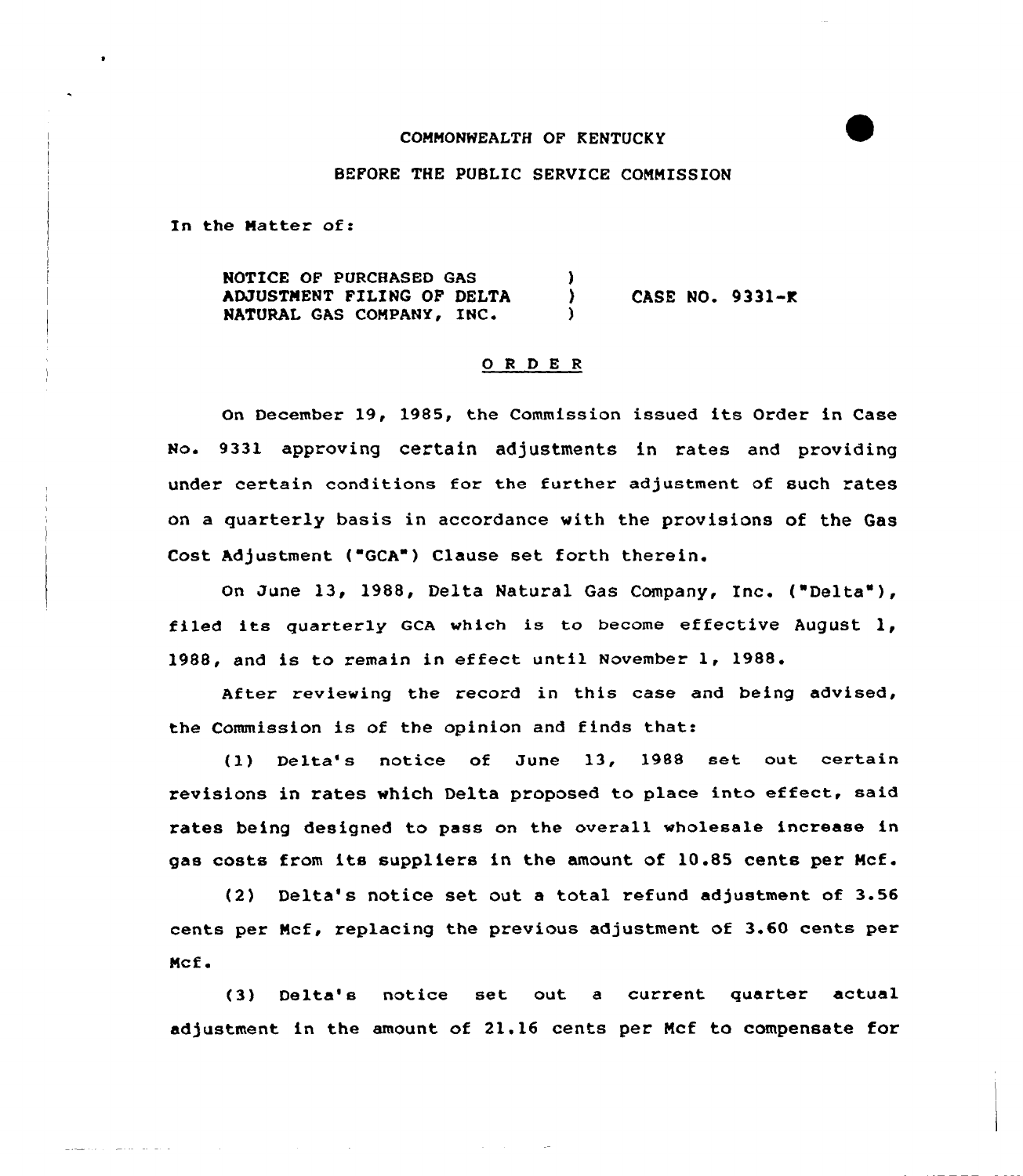previous over-recovery of gas cost by the company through the operation of its gas cost recovery procedure.

(4) Delta's notice set out a balance adjustment of 2.44 cents per Mcf to compensate for under-collections which occurred as a result of previous gas cost, refund, and balance adjustments.

(5) Delta proposed a gas cost recovery rate in the amount of \$2.8470 per Mcf. This is an increase of \$0.1222 per Mcf from the rate previously in effect. The increase represents the combined effect of the supplier increase, refund, actual, and balance adjustments.

 $(6)$  Delta's adjustment in rates contained in the Appendix to this Order under the GCA provisions approved by the Commission in its Order in Case No. 9331 dated December 19, 1985, is fair, just, and reasonable and should be approved to be effective with final meter readings on and after August l, 1988.

(7) In Delta's filing dated June 13, 1988, Delta requested confidentiality for Schedules II, VI, and VII. Confidentiality should be granted for Schedules VI and VII; the Commission is still in the process of reviewing Delta's request concerning schedule II. schedule II will be accorded confidential treatment, along with Delta's producer contracts for which it has requested confidentiality in the past, until the Commission has completed its investigation and reached its decision.

IT IS THEREFORE ORDERED that:

(l) The rates in the Appendix to this Order be and they hereby are authorised effective with final meter readings on and after August 1, 1988.

$$
-2-
$$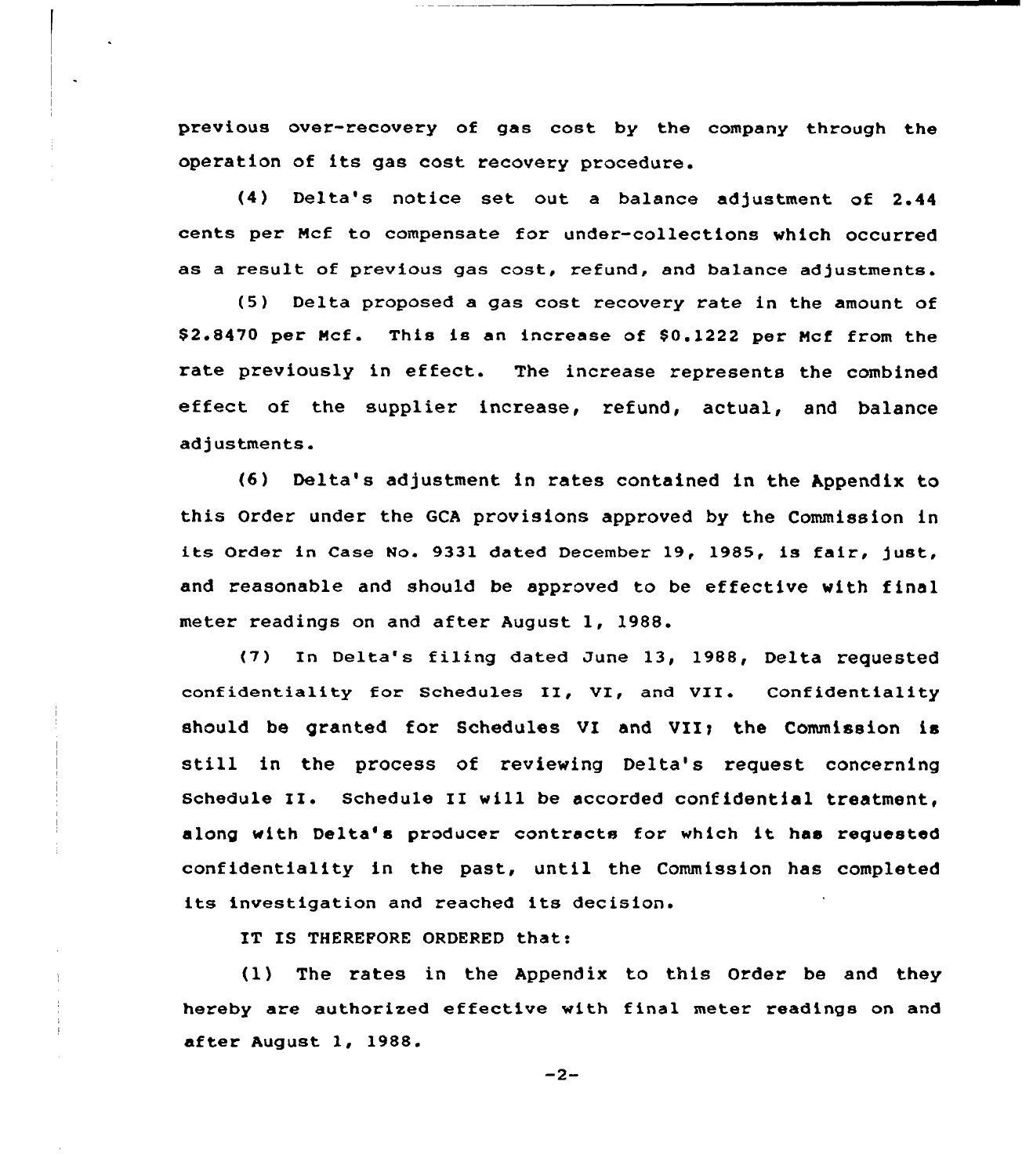(2) The gas cost recovery rate shall be \$2.8470 per Mcf effective with final meter readings on and after August 1, 1988.

(3) Within 30 days of the date of this Order, Delta shall file with this commission its revised tariffs setting out the rates authorized herein.

(4 ) Delta's request for confidentiality is hereby granted for Schedules VI and VII of its GCA filing.

Done at Frankfort, Kentucky, this 22nd day of July, 1988.

PVBLIC SERVICE CONHISSION

Vice Chairman<br>Deau Willelleauwy

ATTEST:

Executive Director